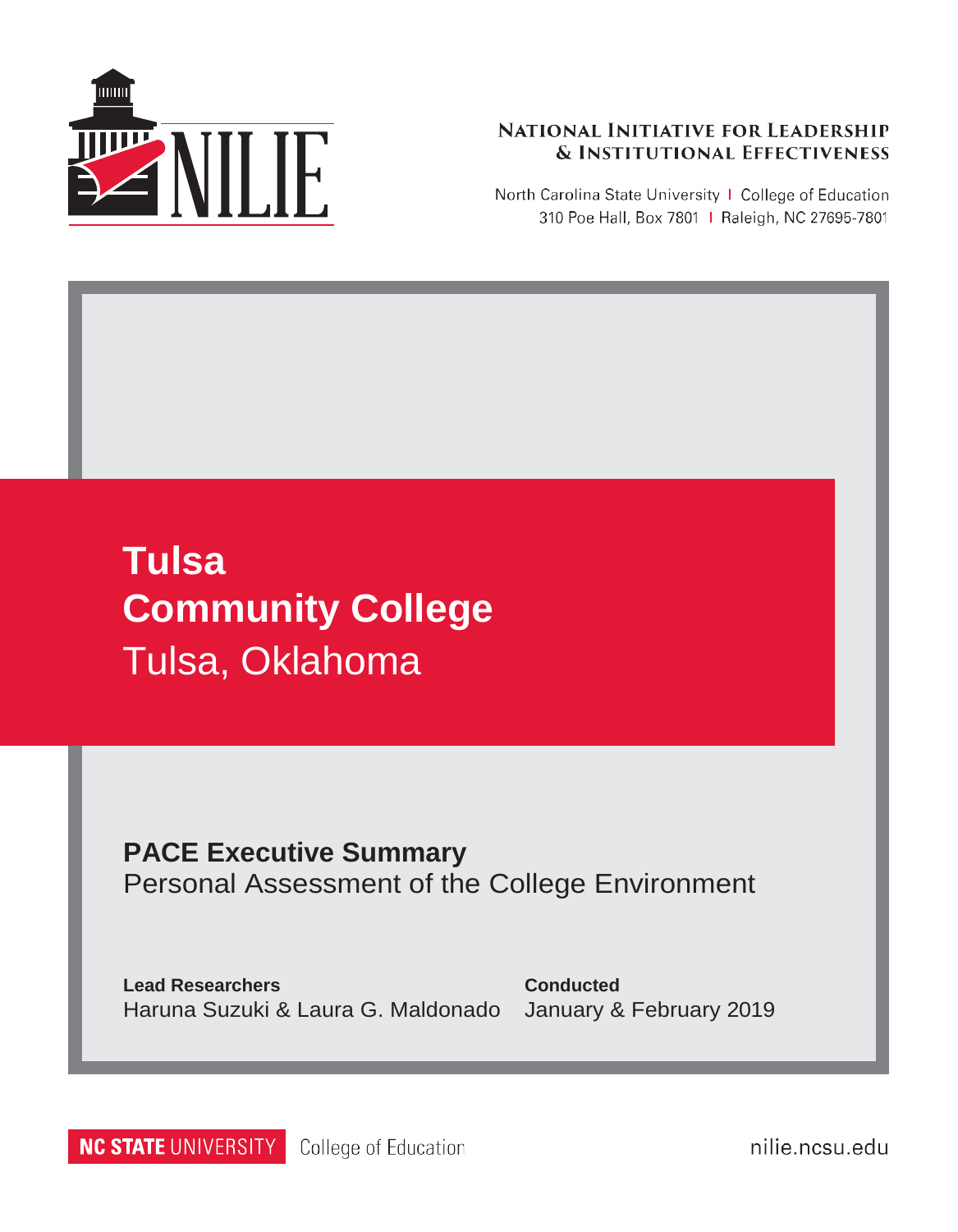

### NATIONAL INITIATIVE FOR LEADERSHIP & INSTITUTIONAL EFFECTIVENESS

**Audrey J. Jaeger, Ph.D.** Executive Director

**Laura G. Maldonado** Research Associate

**Melissa Whatley, Ph.D.** Postdoctoral Research Scholar

**Monique N. Colclough, Ph.D.** Postdoctoral Research Scholar

**Greyson Norcross** Research Intern

**Andrea L. DeSantis** Research Associate

**Haruna Suzuki** Research Associate

**Phone** (919)515-8567

**Fax** (919)515-6305 **Web** nilie.ncsu.edu

**Email** [pace\\_survey@ncsu.edu](mailto:pace_survey@ncsu.edu)

#### **North Carolina State University**

College of Education 310 Poe Hall Box 7801 Raleigh, NC 27695-7801

Suggested Citation: National Initiative for Leadership & Institutional Effectiveness, North Carolina State University. Personal Assessment of the College Environment (PACE) Executive Summary, by Suzuki, H., & Maldonado, L. G. Raleigh, NC: 2019.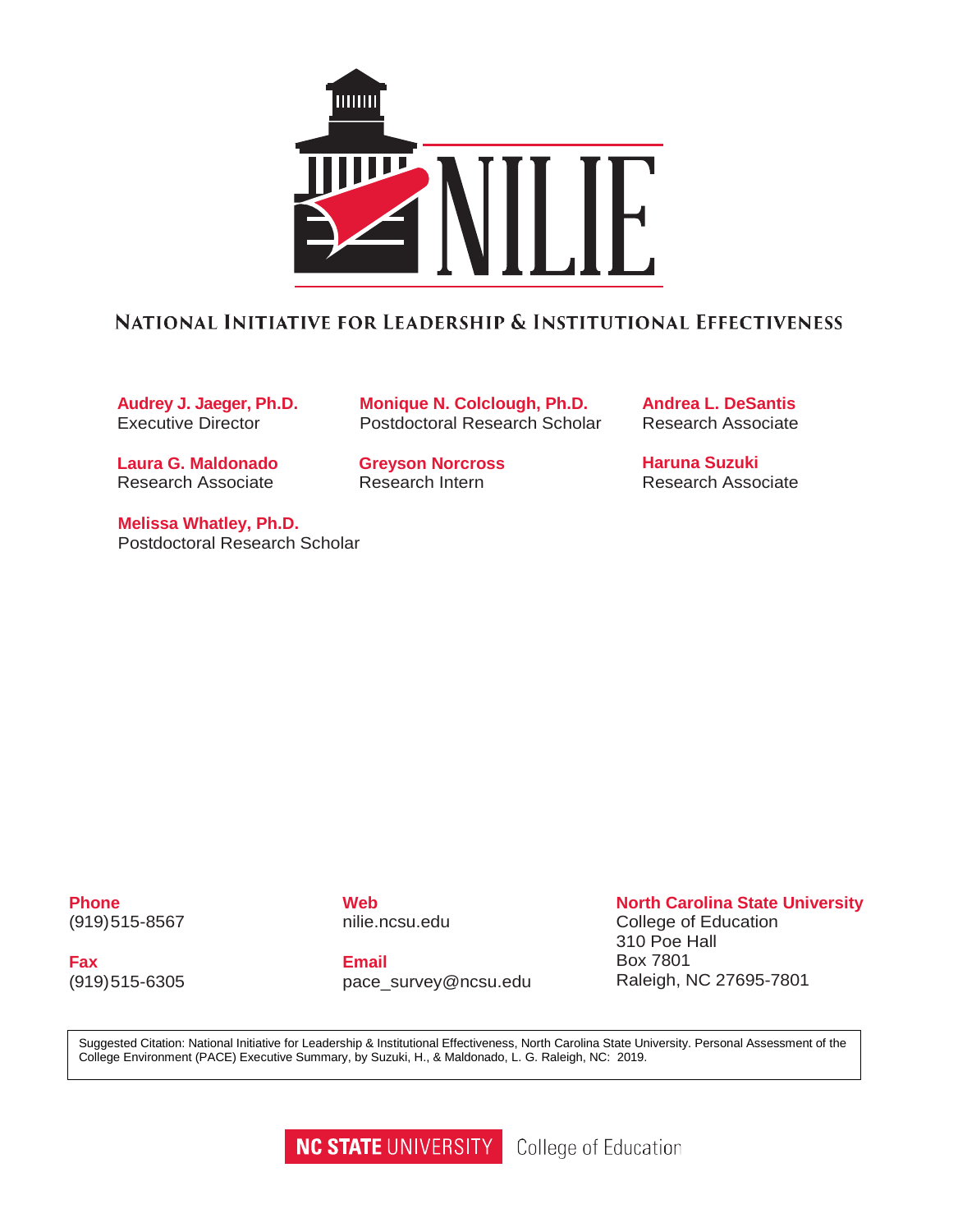

## EXECUTIVE SUMMARY

During January and February 2019 the Personal Assessment of the College Environment (PACE) survey was administered to 2,180 employees at Tulsa Community College (TCC). Of those 2,180 employees, 863 (39.6%) completed and returned the instrument for analysis. Respondents were also given the opportunity to complete a qualitative section. Of the 863 TCC employees who completed the PACE survey, 463 (53.7%) provided written comments.

Employees completed a 46-item PACE instrument organized into four climate factors as follows: Institutional Structure, Student Focus, Supervisory Relationships, and Teamwork. They also completed a qualitative section, a customized section designed specifically for TCC, and a racial diversity subscale section. Respondents were asked to rate the items about the four factors on a five-point Likert-type scale ranging from a low of "1" to a high of "5." The PACE instrument administered at TCC included 82 total items and two qualitative questions.

At TCC, the PACE results yielded an overall 3.965 mean score. When disaggregated by the Personnel Classification demographic category of the PACE instrument, Faculty rated the campus climate the highest with a mean score of 3.984, followed by Administrators (3.982) and Staff (3.952). The most favorable and least favorable areas cited in the qualitative questions pertain to the Institutional Structure climate factor.

Of the 46 standard PACE questions, the top mean scores have been identified at Tulsa Community College.

- The extent to which I feel my job is relevant to this institution's mission, 4.539 (#8)
- The extent to which my supervisor expresses confidence in my work,  $4.326 \text{ } (\#2)$
- The extent to which my supervisor is open to the ideas, opinions, and beliefs of everyone, 4.249 (#9)
- The extent to which this institution prepares students for further learning,  $4.219$  (#37)
- The extent to which student ethnic and cultural diversity are important at this institution, 4.217 (#18)
- The extent to which student needs are central to what we do,  $4.207 \, (\text{\#}7)$
- The extent to which students receive an excellent education at this institution, 4.188 (#31)
- The extent to which this institution prepares students for a career,  $4.176 \,(#35)$
- The extent to which I am given the opportunity to be creative in my work, 4.125 (#39)
- The extent to which my primary work team uses problem-solving techniques, 4.118 (#14)